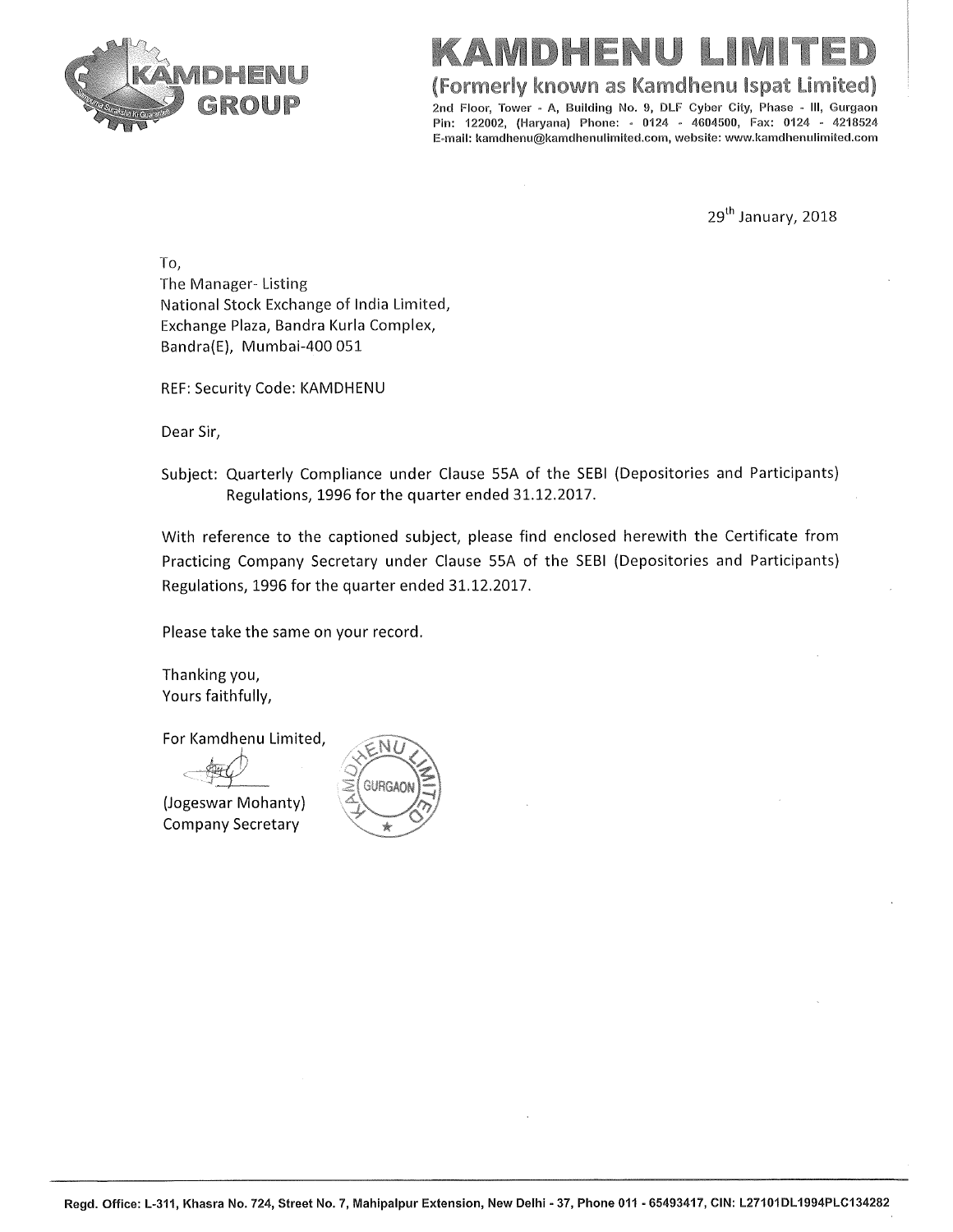

## Corporate Actions; Concrete Solutions © **CHANDRASEKARAN ASSOCIATES**<sup>®</sup>

COMPANY SECRETARIES

#### **The Board of Directors**

Kamdhenu Limited (Formely Known as Kamdhenu Ispat Limited) L-311, Khasra no.724, Street No. 7, Mahipalpur Extension, New Delhi-110037

### **RECONCILIATION OF SHARE CAPITAL AUDIT REPORT**

[pursuant to Circular No. D&CC/FITTC/CIR-16/2002 dated December 31, 2002] & Regulation 55A of 5E81 (Depositoreis & Participants) Regulations, 1996.

We have examined the registers, records and documents of Kamdhenu Limited (Formely Known as Kamdhenu Ispat Limited) for the quarter ended on 31st December, 2017 as maintained by Karvy Computershare Private Limited, the Registrar/Share Transfer Agents of the Company. In our opinion and to the best of our knowledge and according to the information and explanation given to us and as shown by the records examined by us, we hereby submit our reconciliation of share capital audit report for the aforesaid quarter as under:

| 1              | For Quarter Ended:                                                    | 31.12.2017                                                                                  |                              |         |  |
|----------------|-----------------------------------------------------------------------|---------------------------------------------------------------------------------------------|------------------------------|---------|--|
| $\overline{2}$ | ISIN:                                                                 | INE 390H01012                                                                               |                              |         |  |
| 3              | Face Value:                                                           | Rs. 10/-each                                                                                |                              |         |  |
| $\overline{4}$ | Name of the Company:                                                  | Kamdhenu Limited (Formely Known as<br>Kamdhenu Ispat Limited)                               |                              |         |  |
| 5              | Registered Office Address:                                            | L-311, Khasra no.724,<br>Street No.7,<br>Mahipalpur Extension,<br>New Delhi - 110037        |                              |         |  |
| 6              | Correspondence Address:                                               | 2nd Floor, Tower A, Building No. 9<br>DLF Cyber City, Phased III<br>Gurgaon-122002, Haryana |                              |         |  |
| $\overline{7}$ | Telephone & Fax Nos.:                                                 | (T) 0124-4604534<br>(F) 0124-4218524                                                        |                              |         |  |
| 8              | Email address:                                                        | kamdhenu@kamdhenulimited.com                                                                |                              |         |  |
| 9              | Names of Stock Exchanges where the<br>Company's Securities are listed | (i) National Stock Exchange of India Limited.<br>(ii) BSE Limited                           |                              |         |  |
|                |                                                                       | Number of<br>shares                                                                         | % of Total Issued<br>Capital |         |  |
| 10             | Issued Capital:                                                       | 23400000                                                                                    |                              | 100.000 |  |
| 11             | Listed Capital:                                                       | 23400000                                                                                    |                              | 100.000 |  |
| 12             | Held in dematerialised form in CDSL:                                  | 3829892                                                                                     |                              | 16.367  |  |
| 13             | Held in dematerialised form in NSDL:                                  | 19562967                                                                                    |                              | 83.602  |  |
| 14             | Physical:                                                             | 7141                                                                                        |                              | 0.031   |  |
| 15             | Total No. of Shares (12+13+14)                                        | 23400000                                                                                    |                              | 100.000 |  |
| 16             | Reasons for difference if any, between<br>(10811), (10815), (11815)   | <b>NOT APPLICABLE</b>                                                                       |                              |         |  |



11-F, Pocket-IV, Mayur Vihar Phase-I, Delhi-110 091. Phone : 2271 0514, 2271 3708, E-mail : info@cacsindia.com, visit us at : www.cacsindia.com